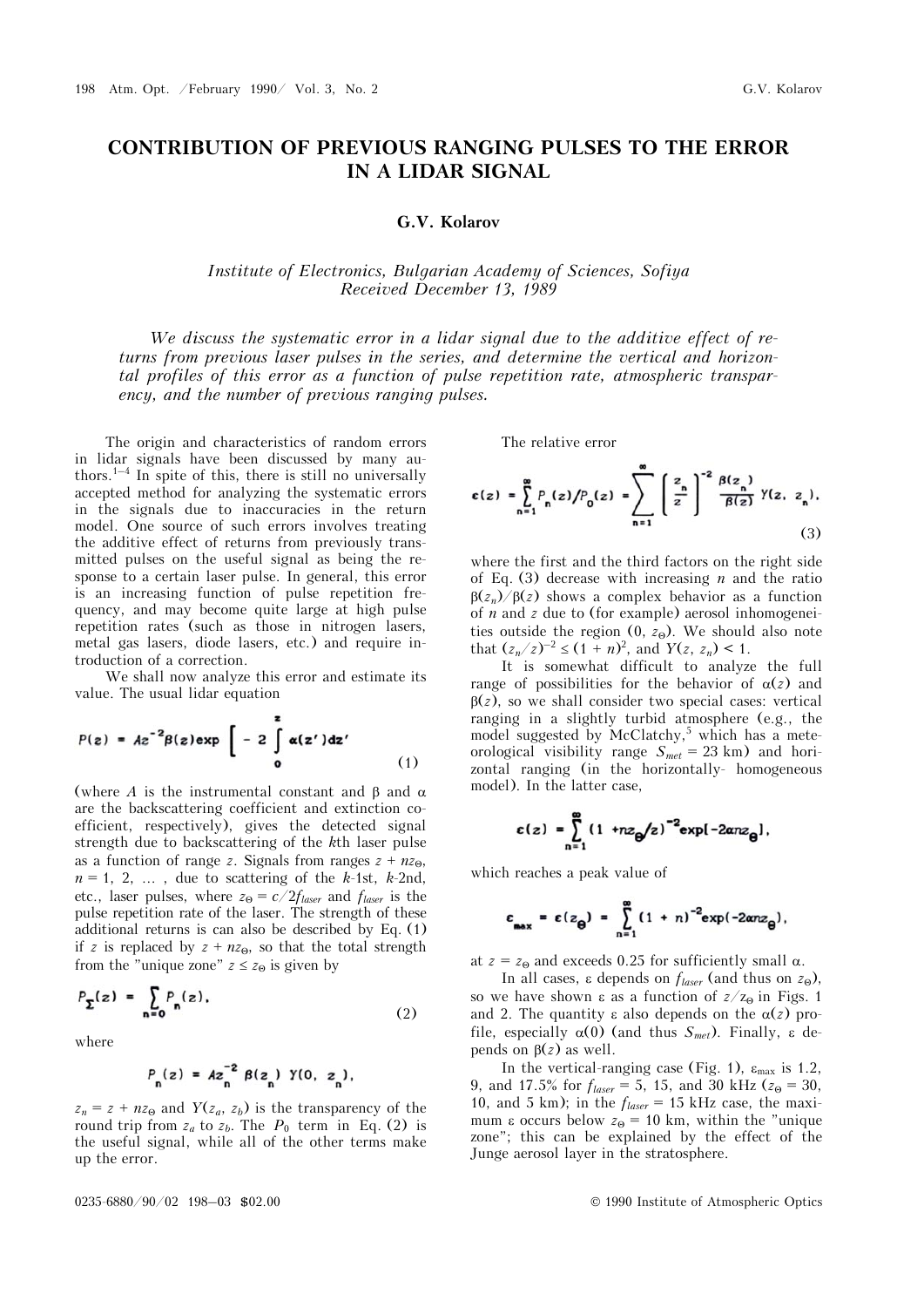

*FIG. 1. Relative error , %, as a function of relative range for vertical ground-based ranging at*   $\lambda = 0.51 \text{ µm}, \quad S_{\text{met}} = 23 \text{ km}, \quad \text{at} \quad f_{\text{laser}} = 30 \text{ kHz}$  (1), 15 kHz (2), and 5 kHz (3).



*FIG. 2. Same as Fig. 1 for horizontal* ranging *in a homogeneous medium at*  $\lambda = 0.51 \text{ }\mu\text{m}$ *. 1)*  $S_{\text{met}} = 80 \text{ }\mu\text{m}$ *,*  $f_{laser} = 30kHz$ ; 2)  $S_{met} = 80km$ ,  $f_{laser} = 15kHz$  or  $S_{met} = 40km$ , *flaser* =30kHz; *3)* Sme*t*=40km, *flaser*=15kHz; *4) Smet*=80km, *flaser*=5kHz; *5) Smet*=40km, *flase*=5kHz.

In the horizontal-ranging case (Fig. 2),  $\varepsilon_{\text{max}}$  is 0.06, 3.6, and 11.1% for *f*laser = 5, 15, and 30 kHz and  $\alpha = 0.01 \text{ km}^{-1}$  and 1.3, 11.1, and 21. 4% for  $\alpha = 0.05$  km<sup>-1</sup>.

The error in  $\varepsilon$  decreases with increasing  $\alpha$  at all pulse repetition rates, and even at the highest frequency, the observable  $\varepsilon$  corresponds to  $\alpha \leq 0.4$ , i.e.,  $S_{met} \geq 10$  km.

In practice, when carrying out aerosol ranging at high pulse-repetition rates (and thus high pulse energies) the aerosol profile is measured using a series of ranging pulses. The return from the first pulse is not affected by the error being studied here, the return from the second pulse contains an error due to one previous pulse, that from the third pulse contains an error due to the two previous pulses, etc. The values of  $\varepsilon$  discussed above correspond to the steady-state regime, i.e., these values are appropriate to pulses preceded by a sufficiently large number of pulses within the series. Table I shows the increase in error with the number of pulses, as well as the transition to the steady-state regime.

**CONCLUSIONS**. In contrast to the situation which holds in ordinary radar observations of concentrated objects, where matching the repetition rate to the operating range is used to avoid the appearance of false targets due to the lack of uniqueness in the range measurement, there is a positive error in lidar ranging of elastic scattering in frequency mode due to returns from the nonuniqueness zone due to previous pulses.

## *TABLE I.*

#### *Maximum range error*  $\varepsilon$  ( $\frac{\infty}{6}$ ) as a function of pulse *number in packet for horizontal ranging*

| $\alpha$<br>$km-1$ | kHz | Return<br>number |       |       |       |        |       |
|--------------------|-----|------------------|-------|-------|-------|--------|-------|
|                    |     | 2                | з     |       | 5     | 6      |       |
| 0.05               | 30  | 15.16            | 19.25 | 20.64 | 21.18 | 21.41  | 21.51 |
|                    | 15  | 9.20             | 10.70 | 11.01 | 11.08 | 11.094 | 11.10 |
|                    | 5   | 1.24             | 1.27  | 1.27  | 1.27  | 1.27   | 1.27  |
| 0.01               | 30  | 9.20             | 10.70 | 11.01 | 11.08 | 11.094 | 11.1  |
|                    | 15  | 3.38             | 3.58  | 3.59  | 3.59  | 3.59   | 3.59  |
|                    | 5   | 0.06             | 0.06  | 0.06  | 0.06  | 0.06   | 0.06  |
|                    |     |                  |       |       |       |        |       |

However, this error only becomes significant for pulse repetition rates greater than 5 kHz in vertical ranging; in the horizontal-ranging case, the error is only significant for these same frequencies and sufficiently small  $\alpha \leq 0.4$  km<sup>-1</sup>, which occurs at ground level when  $S_{met} \geq 10$  km or even more commonly in observations from airplanes or high altitudes. Our calculations indicate that the relative error due to this effect may be greater than 20% under unfavorable (but realistic) conditions.